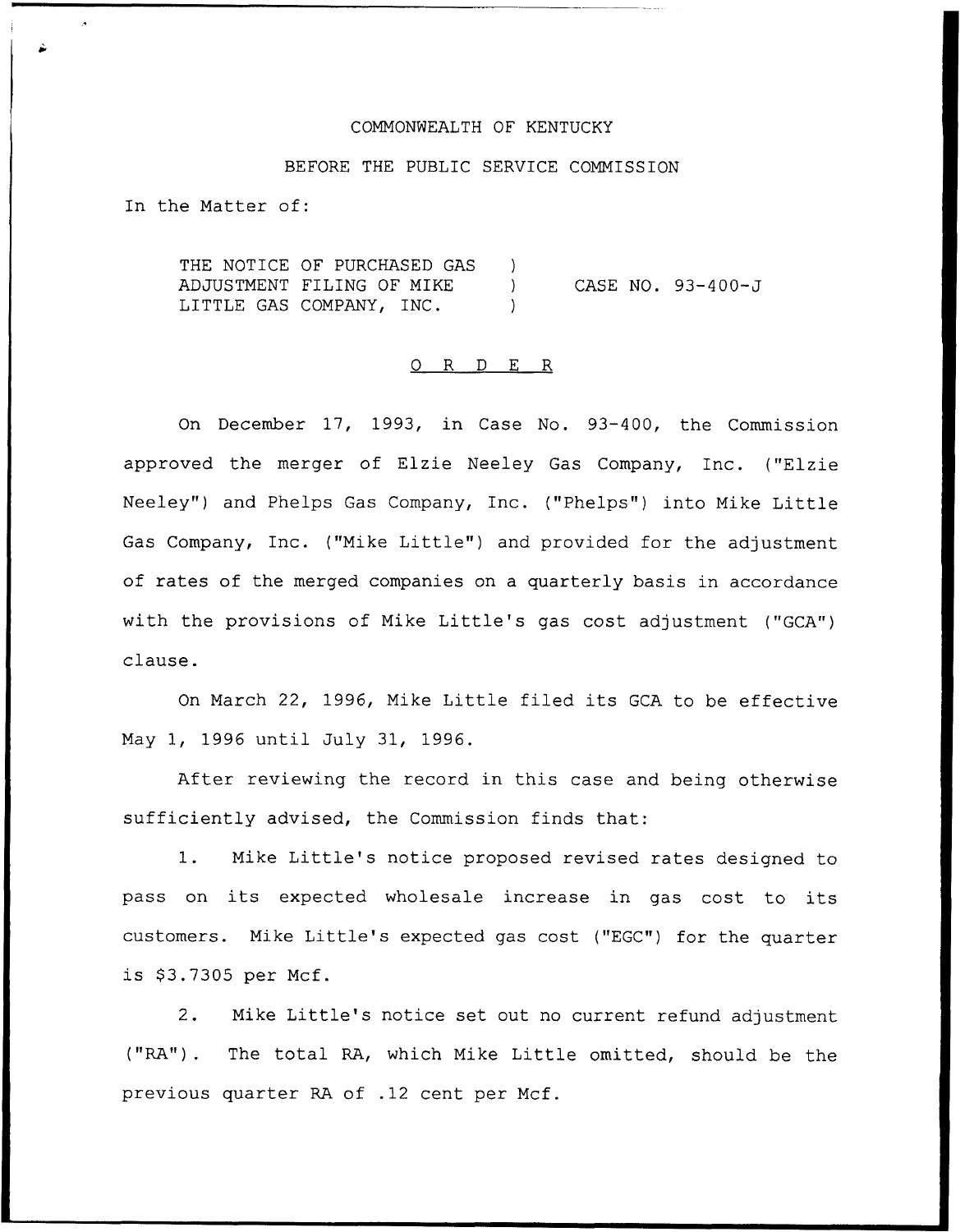3. Mike Little's notice set out <sup>a</sup> current quarter actual adjustment ("AA") of (8.86) cents per Ncf to return over-recovered gas cost from November and December 1995 and January 1996. The total AA of (6.73) cents per Mcf reflects a net over-recovery for the current and previous three quarters.

4. These adjustments produce a gas cost recovery rate ("GCR") of  $$3.6620$  per Mcf, 1.1 cents per Mcf less than the prior rate.

5. The rate adjustments in the Appendix to this Order are fair, just, and reasonable, in the public interest, and should be effective for gas supplied on and after May 1, 1996.

6. Nike Little did not include in its filing <sup>a</sup> report concerning additional customers receiving service along the Joint Venture supply line. It should file this report with the Commission along with a comparison of the IUS rate to other available rates.

IT IS THEREFORE ORDERED that:

1. The rates proposed by Mike Little are denied.

2. The rates in the Appendix, attached hereto and incorporated herein, are fair, just, and reasonable and are effective for gas supplied on and after Nay 1, 1996.

3. Within <sup>30</sup> days of the date of this Order, Mike Little shall file with the Commission its revised tariffs setting out the rates authorized in this Order.

 $-2-$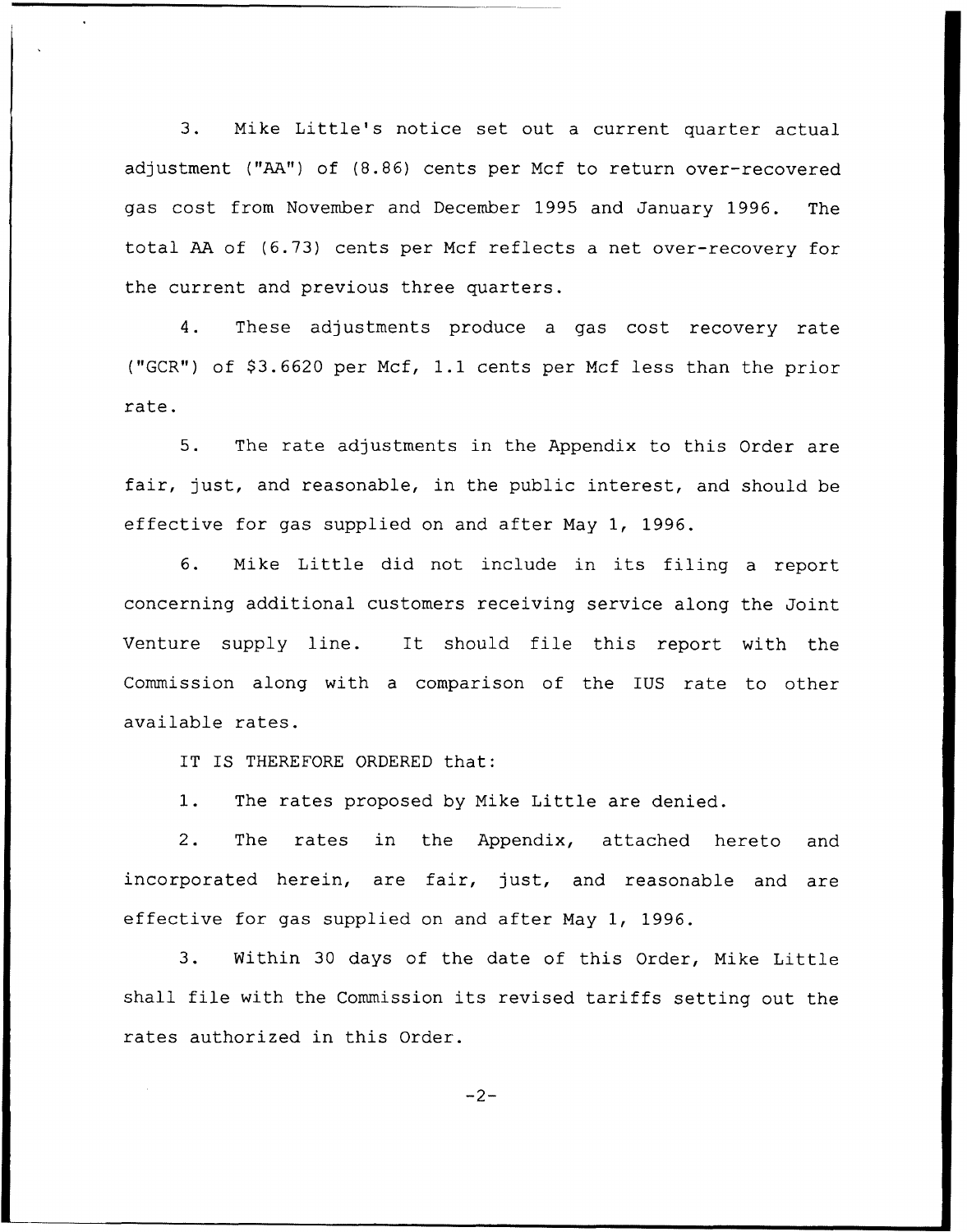4. Within 30 days of the date of this Order, Mike Little shall file <sup>a</sup> report of additional customers receiving service on the new Joint Venture supply line, along with a comparison of the IUS rate to other available rates.

Done at Frankfort, Kentucky, this 1st day of May, 1996.

PUBLIC SERVICE COMMISSION

Breathith Chaj⁄rma

Vice Chairma<mark>ñ</mark>

Commissioher

ATTEST:

Executive Director